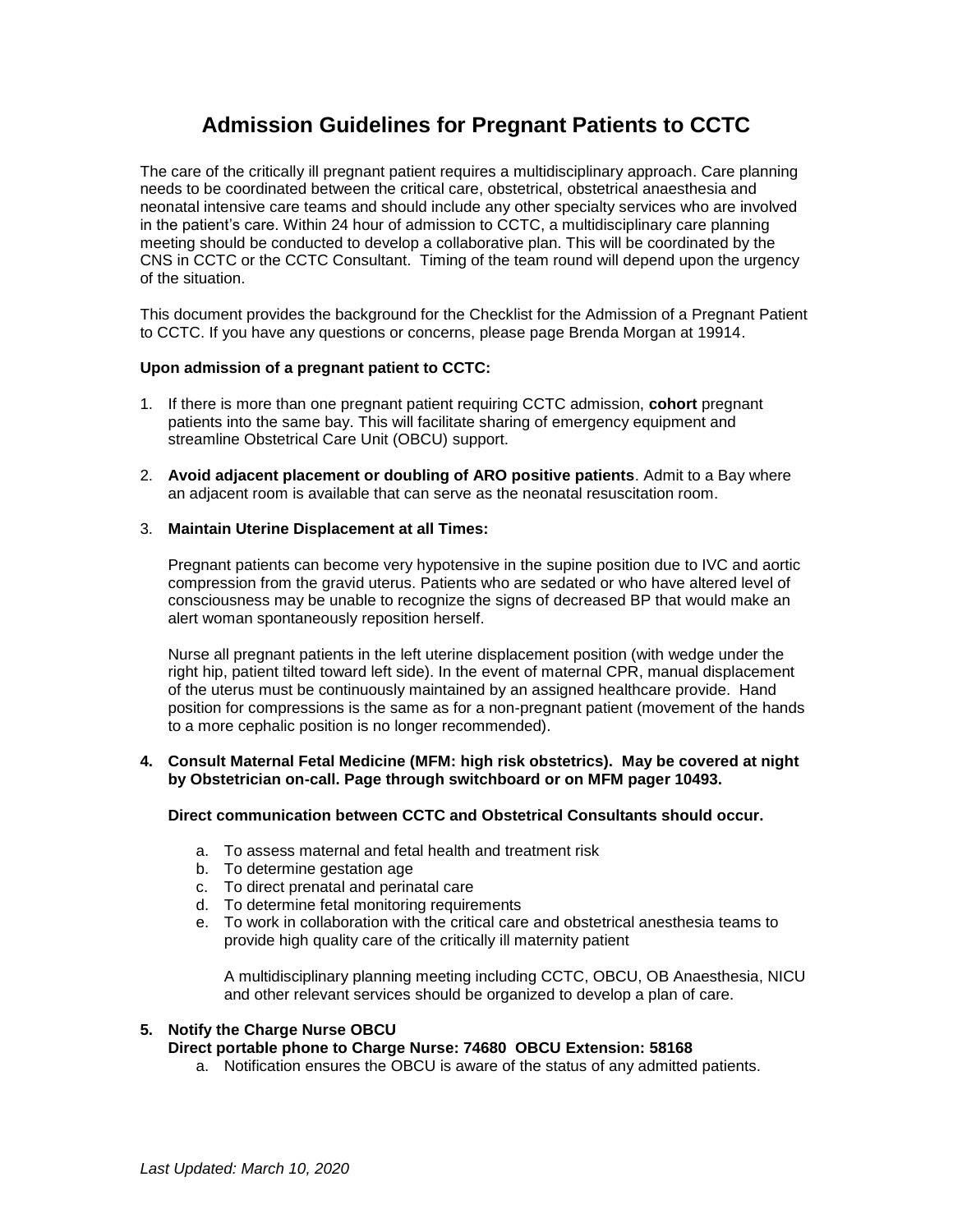b. Obstetrician to determine type of fetal monitoring; this will be provided by OBCU nurse as required. This could range from being available for consultation on an "as needed basis" for first trimester pregnancies, to invasive and continuous maternal and fetal monitoring. A plan for support will be developed at the time of admission and modified throughout the admission as required.

## **6. Cardiology and Other Specialty Services**

Women with preexisting cardiac conditions (e.g. valvular disease, congenital heart defects, cardiomyopathy, arrhythmia) are usually followed during pregnancy by cardiology. Consultation notes are usually in Power Chart.

Pregnancy induced cardiomyopathy may mimic symptoms of preeclampsia or pulmonary embolic disease and accounts for some of the new onset cardiac disease of pregnancy that leads to critical care admission. Risk factors for cardiac disease during pregnancy have increased as the number of women with advanced maternal age, high BMI and survival to adulthood with congenital anomalies has grown.

Pregnant patients known to be at high risk, usually have birth plans that identify all involved medical specialties. Upon admission, involved services should be notified of patient`s admission.

The treatment plan for women who become critically ill *because of their pregnancy* usually involves early birth. Critically ill pregnant patients where imminent birth is not part of the treatment plan usually have a reason for admission that is non-obstetrical (e.g., trauma, pneumonia or meningitis). The goal for these patients will be to continue to support the pregnancy while treating the mother's underlying condition as the priority.

## **7. Consult OBSTETRICAL Anesthesia: CCTC RN to page the Obstetrical Anaesthesia Consultant on call (notify upon patient admission to CCTC).**

- a. To assess maternal health and anesthetic risk factors
- b. To plan anesthetic care for labour and/or birth
- c. To be aware of all obstetrical in-patients
- d. To work in collaboration with the critical care team and obstetrical care team to provide quality care of the critically ill parturient

The airways of pregnant patients are short and more edematous. The gravid uterus increases the risk for aspiration. Hypoxemia can develop more quickly, but the pregnant patient's respiratory reserve and ability to compensate is considerably reduced. Metabolic requirements also increase during pregnancy. Consult OBSTETRICAL anaesthesia electively or urgently when required to support safe intubation of a pregnant patient.

8. **Document in the Physician Orders** that the patient is X weeks and X days pregnant. This will be identified on the MAR. First trimester ultrasound provides the best estimate of gestational age. The Obstetrician will determine the gestational age. Update the gestation age daily.

# 9. **Blood Transfusion Lab:**

Critically ill obstetrical patients are at risk for both life threatening hemorrhage and venothromboembolic events. Preparation in the event of hemorrhage is needed for all critically ill obstetrical patients (pregnant or immediately post partum). Ensure that the blood transfusion consent has been obtained at admission and that Blood Transfusion Lab sample remains current during CCTC admission.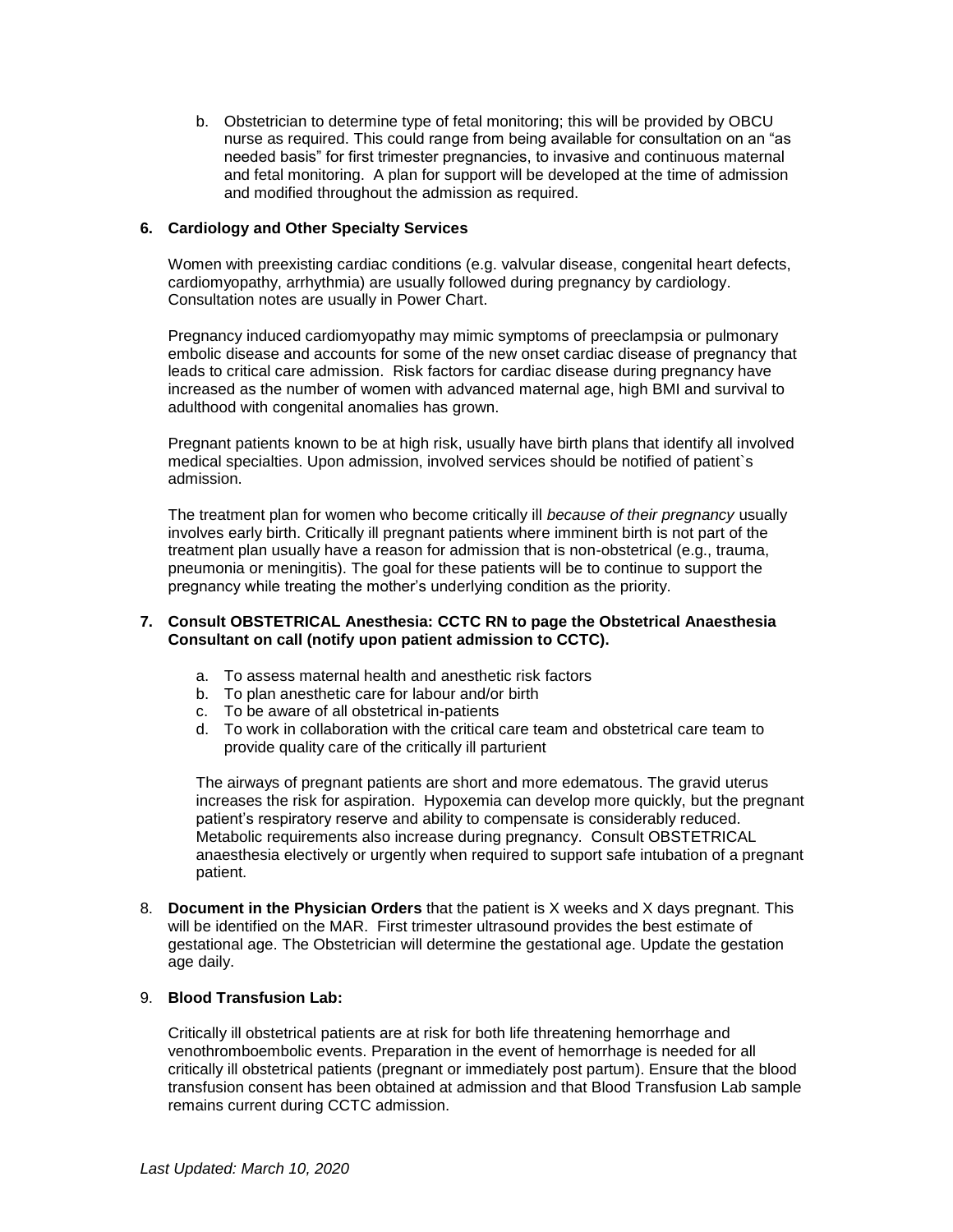Ensure that patients have adequate vascular access until deemed to be no longer at risk. Fibrinogen levels should be drawn STAT in an patient with an obstetrical bleed and fibrinogen replacement should be considered at the start of the transfusion resuscitation (e.g., cryoprecipitate).

Knowledge of a pregnant patient's Rh status is needed. Rh Immune Globulin is administered at 28 weeks for all Rh negative mothers unless the father's blood type can be confirmed as also Rh negative. It is also administered anytime there has been a potential communication of fetal and maternal blood (including delivery, vaginal bleeding, placental disruption, trauma etc), or in the event that a female patient (in childbearing years) receives Rh positive blood.

More information can be obtained from the Blood Transfusion Manual.

## 10. **Diagnostics:**

Ensure that all radiology and investigational test requisitions **include pregnancy status**.

**Notify NICU Charge Nurse (pager 74631)** if gestational age is greater than or equal to 23 weeks.

The default is to always to setup NICU resuscitation equipment upon admission. Gestational age and resuscitation plans are not always precise in the 22-24 week gestational age group and often require additional testing and team discussion to determine the most appropriate plan. Resuscitation is mandatory at 24 weeks unless a clear plan has been documented in the chart.

NICU will provide emergency neonatal resuscitation equipment and will be responsible for the care of the neonate. The NERT team (Neonatal Emergency Response Team) or NICU delegates will round daily and PRN to review equipment setup, CCTC environment and resuscitation plans.

For restricted fetal resuscitation, some equipment may still be required in the event of a live birth. If a decision is made to restrict neonatal resuscitation, the decision must be documented in the chart and include a detailed care plan (including plan in the event of a live birth). Maintain full resuscitation equipment until an alternate plan has been documented and communicated to the team.

# **11. Notify PCCU Charge Nurse (pager 15933) if gestational age is deemed viable by obstetrician:**

- a. PCCU will provide emergency response during a Code OB until the neonatal resuscitation team arrives. The NICU team will assumes responsibility for neonatal resuscitation upon their arrival.
- b. NICU will provide emergency neonatal resuscitation equipment; PCCOT will round in CCTC to ensure their staff is aware and familiar with setup as first responders.

## 12. **Obtain Emergency Birth/Caesarean Equipment.**

In the event of an emergency birth or crash C-section, there may be insufficient time to obtain patient's admission/pregnancy. Obstetrical and neonatal resuscitation teams will expect equipment to be available upon their arrival.

Obtain C-section equipment is required for any patient who is pregnant with a fetus of viable gestational age to improve the likelihood of successful emergency or preterm birth. C-section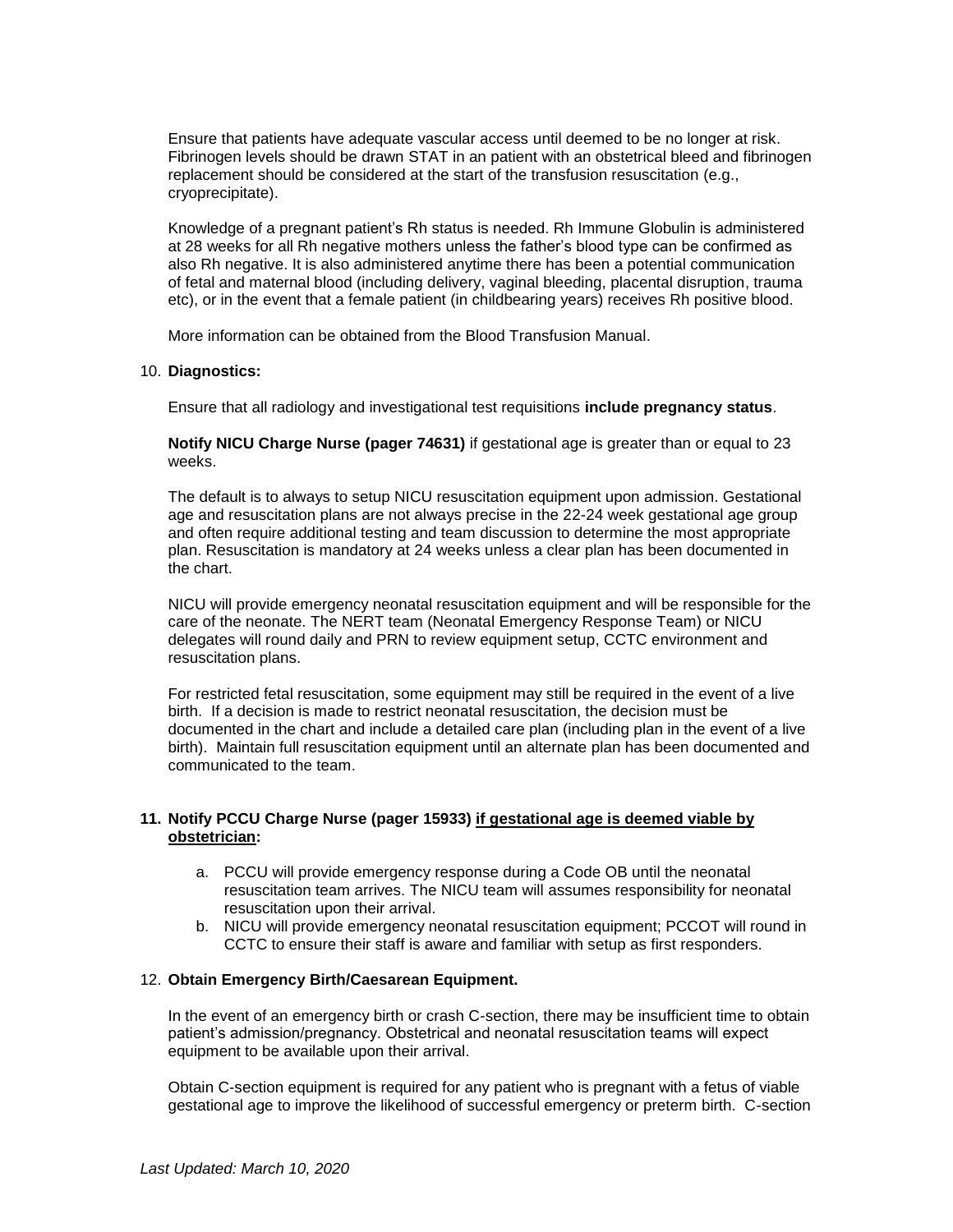equipment is also required for a patient who is visibly pregnant *regardless of viability* to ensure that equipment is available in the event of cardiac arrest (and perimortem C-section is required).

## **Maternal birth equipment (from OBCU; return to OBCU at discharge):**

## **From Obstetrical Care Centre (Charge Nurse):**

- a. Vaginal Birth Tray (for all pregnant patients, contact OBCU)
- b. C-Section Tray (for all patients who are visibly pregnant *OR* who are pregnant with an infant of viable gestational age)
- c. C-Section Disposable Pack (contains radiopaque sponges, blades and other disposables)
- d. 2-3 260 Vicryl sutures

# **14. Dedicated Neonatal Resuscitation Room:**

Maintain a dedicated neonatal resuscitation room in a room adjacent or immediately across from the maternal room. This provides quick access in the event of an emergency birth and accommodates both the maternal and neonatal emergency response teams. The adult bed must be remove from the room to ensure adequate space for resuscitation.

**Keep the infant warmer and supplies covered and ensure hand hygiene by all individuals entering the room.** Keep door closed and minimize entry to the room to those who are checking equipment. Neonates have underdeveloped immune systems and strict precautions are essential. Signage on the door can be used as a reminder to staff.

The warmer should be turned on immediately (or left on at low temperature) upon any signs of maternal deterioration or potential birth.

# **15. Neonatal Resuscitation Equipment (if viable gestational age). Equipment is kept in NICU; return to NICU at discharge:**

The infant warmer and all infant resuscitation equipment will be kept in NICU and brought to CCTC upon notification of NICU Charge Nurse. Equipment and supplies will be regularly checked Q shift by BOTH NICU and PCCU along with the CCTC RN to ensure familiarity by all teams.

Emergency supplies and medications are provided/maintained in a kangaroo bag that is brought with the infant warmer.

The neonatal supplies will be kept in CCTC for the duration of the patient's admission until birth.

**Warming Table** (also called "Infant Care Centre", this is an infant bed that allows easy access of the infant for resuscitation, and includes an overhead heater and skin sensing system):

Review how to turn the warmer on and how to drop the side rails at the start of each shift. Leave warmer on at 36 degrees. Review equipment with NICU and PCCOT team rounds.

Warmers must never be on in the servo mode unless skin temperature sensors are attached to neonate. Servo mode adjusts the warmer temperature based on neonatal temperature.

## **Infant Resuscitation Supplies and Medication (from NICU):**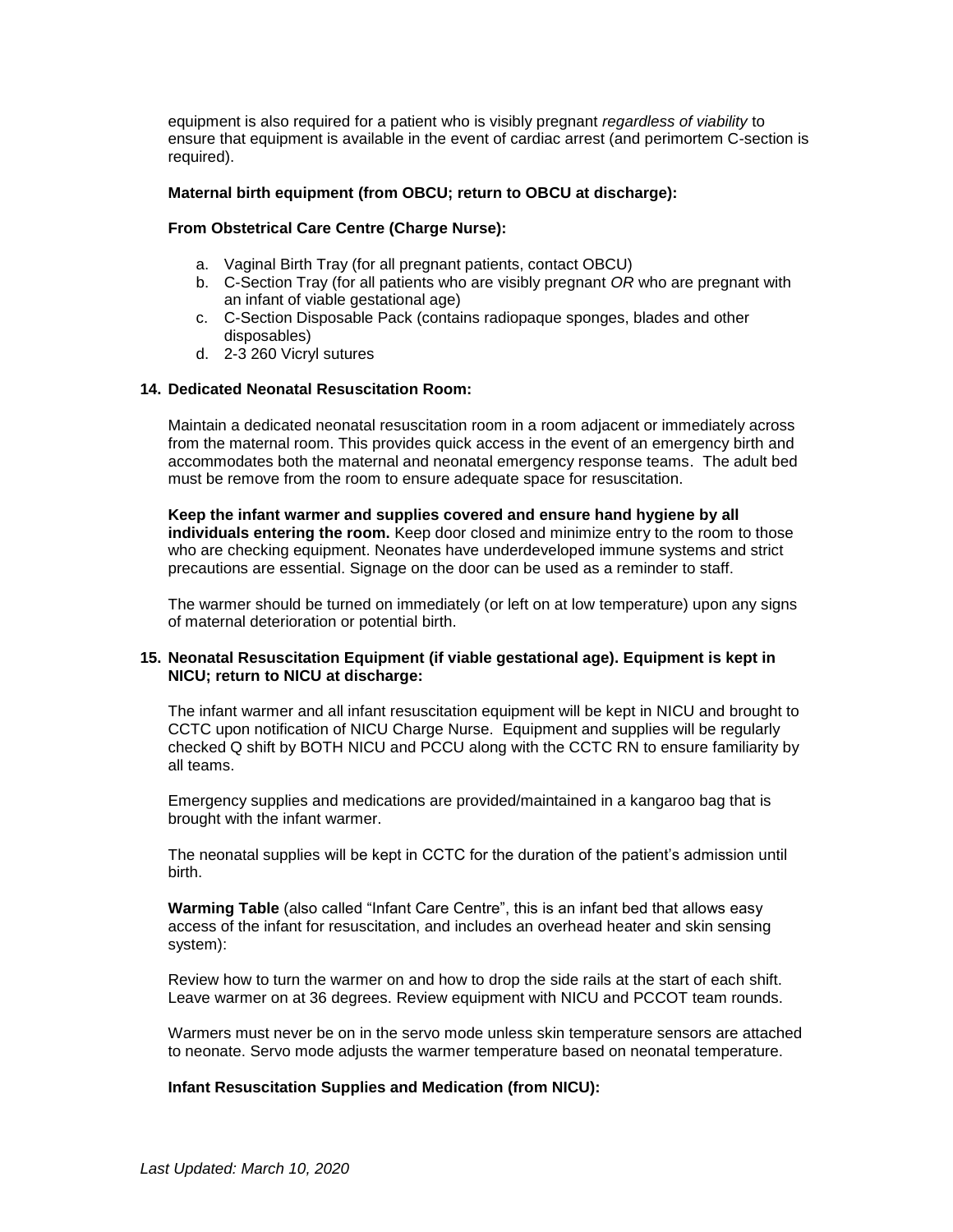The infant resuscitation equipment is contained in a portable kangaroo bag. This is a standardized and portable bag used by the NICU and PCCOT teams.

Neonates who require ventilatory support will be manually ventilated initially. If required, the neonatal ventilator/transport unit will be obtained by neonatal resuscitation team.

#### **Neonatal oxygen and suction (NICU):**

NICU RRT will provide suction setup, oxygen and room air with blender (neonates are resuscitated with lower oxygen concentrations or on room air to avoid oxygen toxicity).

#### **Q Shift Rounds with Emergency Response Teams:**

Review neonatal resuscitation equipment and plan of care with NICU/PCCU/OBCU response teams each shift to ensure appropriate supplies and sizing (e.g., BP cuffs, suction catheters) and knowledge of patient care plans. This familiarizes CCTC and emergency response teams to supplies, the environment and care plans in advance of an emergency. This is also an opportunity for nurses to receive just-in-time education on the infant warmer and for all teams to review expectations in the event of a CODE OB.

- a. Cover warming table and emergency suction equipment to keep it clean until use.
- b. Maintain room temperature in neonatal resuscitation room at 25-26C.
- c. Maternal delivery equipment can be maintained in neonatal resuscitation room if space is an issue. Keep room uncluttered with unrestricted floor plan around warmer.
- d. Maintain additional supply of hand hygiene products for ease of access in emergency and limit unnecessary room access. Ensure hand hygiene for anyone entering room to check equipment.
- e. Maintain supply of clean gowns for neonatal emergency responders.

#### **16. Emergency Response:**

At the start of EACH shift, review the indications for CODE OB, ACLS modification for the pregnant patient, and team member expectations in the event of an obstetrical emergency. These are all listed on the CCTC Website. Be sure physicians, RRTs, Unit Clerk and all nurses in your Bay are aware of the CODE OB procedure. Ensure Unit Clerk is also aware of patient admission and of emergency response procedures.

Obstetrical emergencies are infrequent events and CODE OB is rarely required. Preparation at the time of admission ensures efficiency during emergency situations.

If a patient is deteriorating, call early!

#### **17. Oxytocin/Magnesium:**

Oxytocin and Magnesium infusions are both considered high risk medications. Prepared IV infusion bags are kept in the fridge in OBCU and can be prepared by Pharmacy for patients admitted to CCTC. A porter can obtain medications from OBCU after hours.

Oxytocin is used to induce labour or to maintain uterine tone following birth in patients at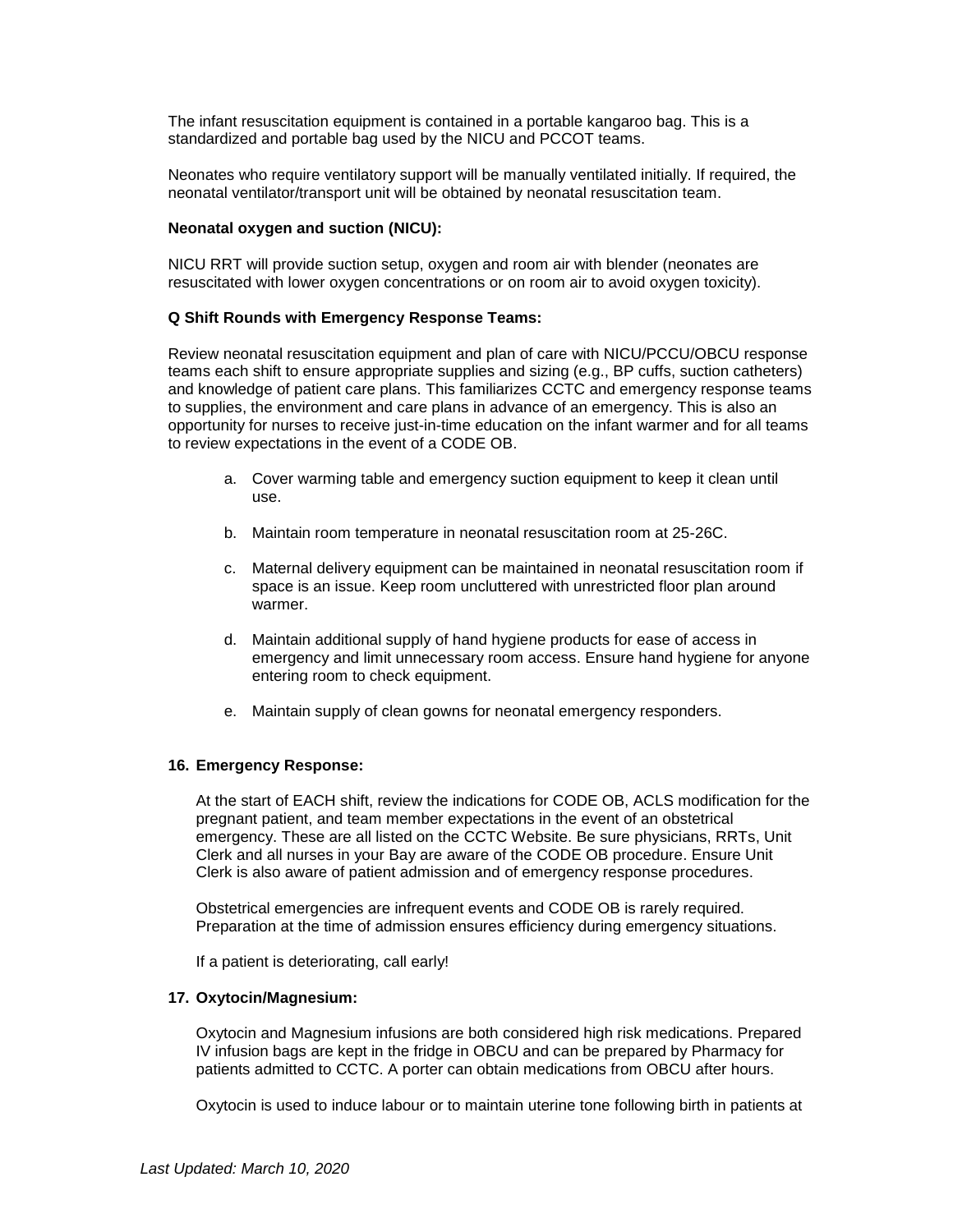risk for/who are experiencing post partum hemorrhage.

Magnesium is the drug of choice for the prevention or treatment of seizures during pregnancy (eclampsia). It is also administered to a mother sed to provide neonatal cerebral protection if gestational age is less than 32 weeks and birth is imminent.

#### **18. Restricted Resuscitation(s):**

All decisions to limit maternal life-support or resuscitation efforts must be documented in Power Chart and communicated to the team according to usual practice in CCTC. Orders to withhold or withdraw maternal life-support or CPR need to be entered in Power Chart as per standard care.

Decisions to withhold or limit fetal or neonatal resuscitation must be documented in the clinical record along with a clear plan of care that provides direction to healthcare responders. The impact of the orders should consider the expertise and experience level of the front-line staff and emergency response teams.

If a decision has been made to not offer an emergency Cesarean section, the reason must be clearly documented in order to distinguish between withholding in situations of fetal distress versus withholding in situations of maternal compromise (e.g., perimortem Cesarean during CPR or maternal hemorrhage following fetal demise).

#### **19. Infant Loss and Accountability**

#### **Definitions:**

#### **Live Birth:**

Any fetus born with signs of life (heart beat, breathing, pulsating of cord) is considered a live birth. It it dies, it is registered as a neonatal death. This could occur any time after 16-17 weeks.

#### **Stillbirth:**

A fetus born without signs of life (if it has reached 20 completed weeks and/or 500g) is registered as a stillbirth.

#### **Abortus:**

A fetus born without signs of life that hasn't reached 20 completed weeks and/or 500 g is considered an abortus (products of conception) and is not a registered birth.

#### **Accountability for Care:**

#### **Accountability for Stillbirth and Abortus:**

In Perinatal Care, abortus and stillbirths are cared for under Obstetrics by Obstetricians and OBCU nurses. A nurse from OBCU will provide care in conjunction with the CCTC nurse in the event of stillbirth or abortus, and will assume responsibility for any provincial registration requirements. The OBCU nurse will initiate fetal memory box creation for these situations.

#### **Accountability for Live Birth:**

NICU nurses are accountable for the registration and support of neonates (born alive). For neonates who are expected to die imminently, the OBCU nurse may